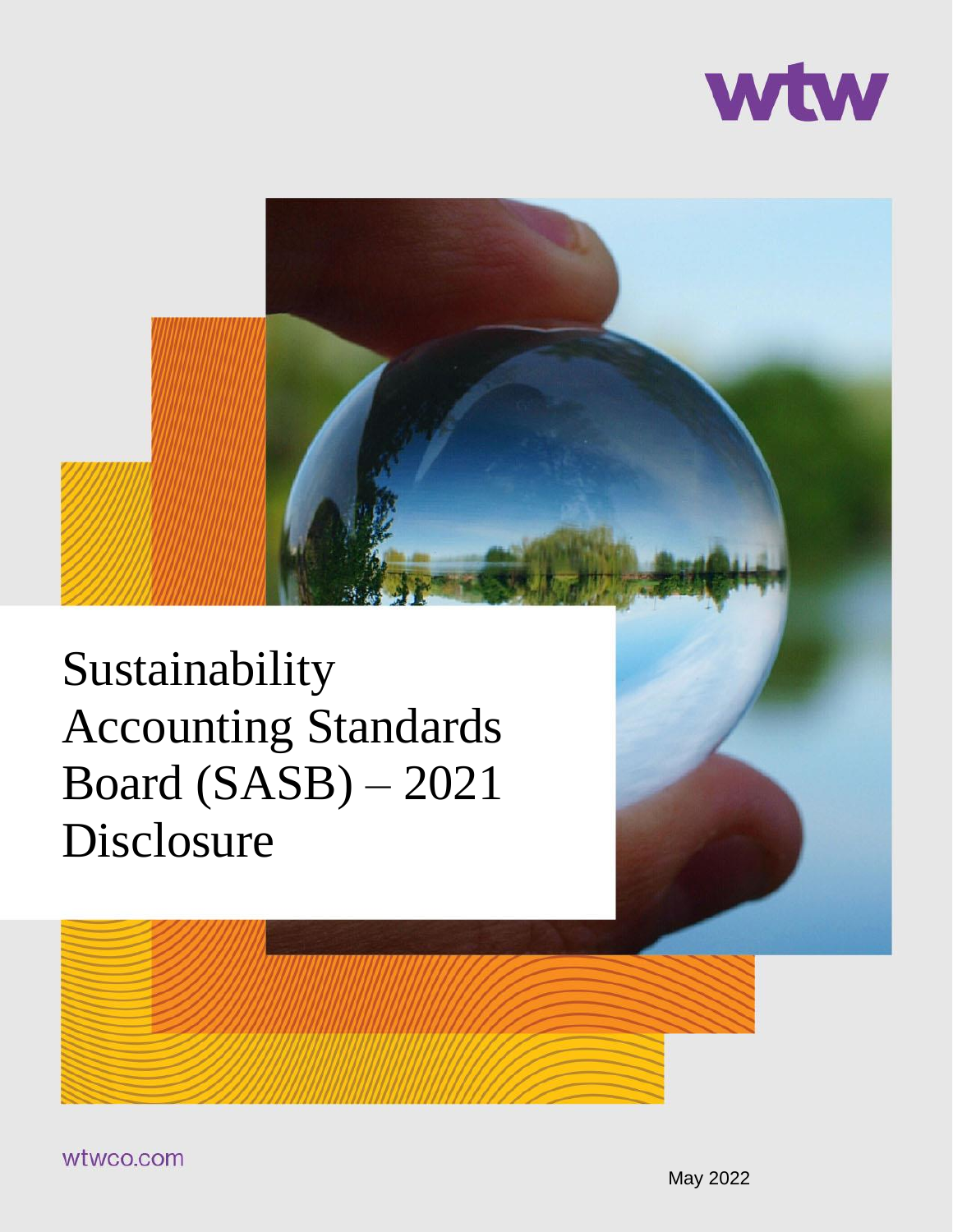Willis Towers Watson public limited company and its subsidiaries ("WTW") is a leading global advisory, broking and solutions company that provides data-driven, insight-led solutions in the areas of people, risk and capital. Leveraging the global view and local expertise of our colleagues serving more than 140 countries and markets, we help organizations sharpen strategies, enhance resilience, motivate workforces and maximize performance. Our purpose is to transform tomorrows - this extends to our own sustainability position and impact. Our clients, colleagues and other stakeholders expect us to conduct business with integrity, in an environmentally and socially responsible manner and with the highest ethical standards. Providing disclosures, like this report, is just one way we plan to help create additional clarity for our stakeholders on our sustainability position and impact.

To learn more about sustainability at WTW visit the Environmental, Social and Governance (ESG) section of wtwco.com at [https://www.wtwco.com/en-US/About-Us/environmental-social-and-governance.](https://www.wtwco.com/en-US/About-Us/environmental-social-and-governance)

#### **About the SASB Standards**

The **Sustainability Accounting Standards Board (SASB)** is a non-profit organization that provides standards for reporting sustainability information intended to be financially material to investors. Their use of the term "sustainability" refers to corporate activities that maintain or enhance the ability of the company to create value over the long term, and is linked to their environmental, social, and governance (ESG) impact.

According to SASB's Sustainable Industry Classification System®, WTW is designated as a Professional & Commercial Services Company. As such this disclosure focuses on three areas — **data security, workforce diversity and engagement and professional integrity** — as well as specific quantitative and qualitative indicators for each topic.

Learn more about SASB at [https://www.sasb.org.](https://www.sasb.org/)

*Please note that, while we have responded in part to a number of items contained in the SASB standards, we have not responded to all items nor have we responded in full to all specified items, including items where we do not believe the disclosure is material and/or does not provide for a meaningful substantive understanding of the company's sustainability*.

*In addition, information provided in this and in other linked documents is current only as of the date provided and the company undertakes no obligation to update this disclosure.*

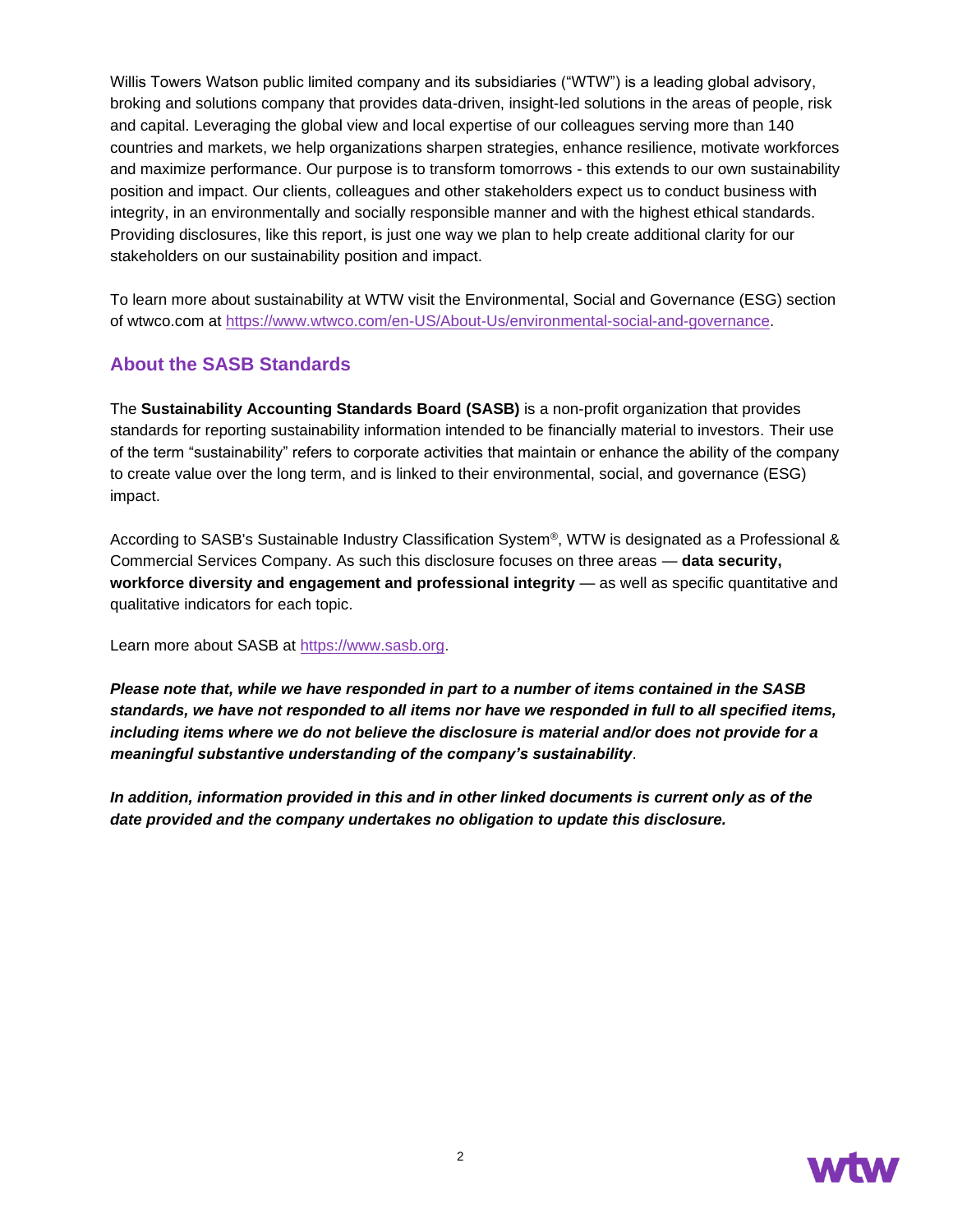### WTW's SASB Disclosure – 2021

#### **Data Security**

| <b>SASB Code &amp;</b><br><b>Accounting</b><br><b>Metric</b>                                                                                | <b>WTW Response</b>                                                                                                                                                                                                                                                                                                                                                                                                                                                                                                                                                                                                                                                                                                                                                             |
|---------------------------------------------------------------------------------------------------------------------------------------------|---------------------------------------------------------------------------------------------------------------------------------------------------------------------------------------------------------------------------------------------------------------------------------------------------------------------------------------------------------------------------------------------------------------------------------------------------------------------------------------------------------------------------------------------------------------------------------------------------------------------------------------------------------------------------------------------------------------------------------------------------------------------------------|
| SV-PS-230a.1<br>Description of<br>approach to<br>identifying and<br>addressing data<br>security risks                                       | WTW recognizes that effective management of information security and risk is<br>an essential part of maintaining the trust and confidence of our clients. Our<br>policy is to take a proactive approach to information protection and security and<br>design our strategy around the principle of defense in depth. We believe it is<br>important to maintain the confidentiality of data provided to us by our clients and<br>colleagues. Therefore, we continue to strive to make significant investments in<br>our information security and data privacy programs as these are essential to<br>maintaining our reputation as a trusted advisor. We have developed safeguards<br>and processes designed to help ensure the security of the data that is entrusted<br>with us. |
|                                                                                                                                             | For a description of certain policies and activities we have implemented in this<br>area, please see the data security statement contained at<br>https://www.wtwco.com/en-US/About-Us/environmental-social-and-governance.                                                                                                                                                                                                                                                                                                                                                                                                                                                                                                                                                      |
|                                                                                                                                             | Approach to Identifying Data Security Threats and Vulnerabilities                                                                                                                                                                                                                                                                                                                                                                                                                                                                                                                                                                                                                                                                                                               |
|                                                                                                                                             | Vulnerability management, like all technology and WTW Information and Cyber<br>Security (ICS) team controls, is captured within our Risk Control Matrices; here<br>the description of the control operation is explicitly detailed for the control owner<br>to attest to on an annual basis. This is primarily to have a central body of<br>evidence to respond to regulatory requirements.                                                                                                                                                                                                                                                                                                                                                                                     |
|                                                                                                                                             | WTW has an established vulnerability management governance. For example, in<br>general, on a monthly basis, the ICS Steering Group meets to facilitate<br>communication between corporate and segment Information Technology groups<br>on vulnerability management and remediation tracking, this is then further<br>discussed at the ICS Executive Committee which is the senior governance forum<br>for ICS topics and issues.                                                                                                                                                                                                                                                                                                                                                |
| SV-PS-230a.2<br>Description of<br>policies and<br>practices relating to<br>collection, usage<br>and retention of<br>customer<br>information | For a description of certain policies and activities we have implemented in this<br>area, please see the privacy notice contained at https://www.wtwco.com/en-<br>US/Notices/global-website-privacy-notice.                                                                                                                                                                                                                                                                                                                                                                                                                                                                                                                                                                     |
|                                                                                                                                             | Among other things, our Global Data Privacy Policy sets forth policies regarding<br>the collection, use, disclosure and retention of customer information. These<br>principles are further detailed within our ICS Policy, ICS Data Management<br>Standard, Records Management Policy and Retention Schedule.                                                                                                                                                                                                                                                                                                                                                                                                                                                                   |
| SV-PS-230a.3<br>(1) Number of data<br>breaches; (2)<br>percentage involving<br>customers'<br>confidential                                   | As a general matter, WTW does not publicize or disclose information concerning<br>data security incidents, regulatory actions, or litigation, except as required by<br>law. Information concerning significant data security breaches, regulatory actions<br>or litigation at WTW, if any, may be found in WTW's public disclosures. WTW's<br>Form 10-K for the year ended December 31, 2021 stated that, as of the date of<br>the filing, "we have experienced successful attacks, by various types of hacking<br>groups, in which personal and commercially sensitive information, belonging to                                                                                                                                                                               |

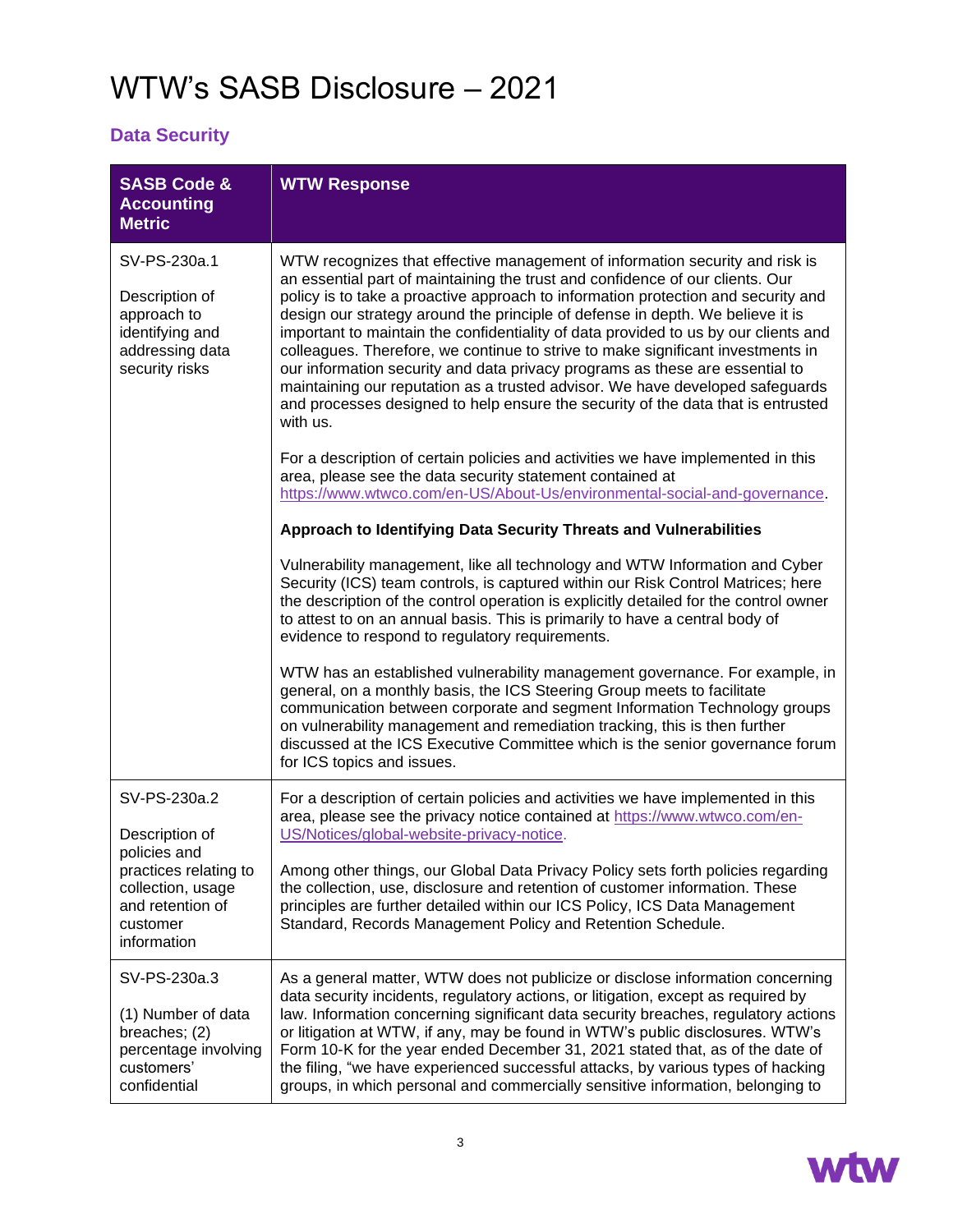| business information<br>or personally<br>identifiable<br>information; and (3)<br>number of<br>customers affected | the Company or its clients, has been compromised. However, none of these<br>cybersecurity incidents or attacks to our knowledge have been material to our<br>business or financial results. We cannot assure that such cybersecurity incidents<br>or attacks will not have a material impact on our business or financial results in<br>the future. When required by law, we have notified individuals and relevant<br>regulatory authorities (such as insurance/financial services regulators and<br>privacy regulators) of such cybersecurity incidents or attacks."                                                                                                                                                                                                                                                                                                           |
|------------------------------------------------------------------------------------------------------------------|----------------------------------------------------------------------------------------------------------------------------------------------------------------------------------------------------------------------------------------------------------------------------------------------------------------------------------------------------------------------------------------------------------------------------------------------------------------------------------------------------------------------------------------------------------------------------------------------------------------------------------------------------------------------------------------------------------------------------------------------------------------------------------------------------------------------------------------------------------------------------------|
|                                                                                                                  | WTW endeavors, without undue delay, to investigate in accordance with its ICS<br>incident response plan, and notify clients in line with our contractual and other<br>legal obligations and good business practices whenever WTW reasonably<br>believes that there has been a breach of security leading to accidental or<br>unlawful destruction, loss, alteration, unauthorized disclosure of, or access to,<br>confidential business information and personal data processed by WTW<br>involving or relating to such client. WTW's investigation generally includes taking<br>corrective action and necessary steps to eliminate or contain the impact of the<br>security incident, and consideration of any other required actions, including any<br>legal obligations for data breaches (e.g., regulatory and law enforcement<br>reporting, notification to data subjects). |

## Workforce Diversity & Engagement

| <b>SASB Code &amp;</b><br><b>Accounting</b><br><b>Metric</b>                                                                                           | <b>WTW Response</b>                                                                                                                                                                                                                                                                                                                                                                                                                                                                                                                                                                                                                                                                                                                                                                                                                                                                                                                                                                                                                                                                                                                                                                                                                                                                                                                                                                                                                                                                    |
|--------------------------------------------------------------------------------------------------------------------------------------------------------|----------------------------------------------------------------------------------------------------------------------------------------------------------------------------------------------------------------------------------------------------------------------------------------------------------------------------------------------------------------------------------------------------------------------------------------------------------------------------------------------------------------------------------------------------------------------------------------------------------------------------------------------------------------------------------------------------------------------------------------------------------------------------------------------------------------------------------------------------------------------------------------------------------------------------------------------------------------------------------------------------------------------------------------------------------------------------------------------------------------------------------------------------------------------------------------------------------------------------------------------------------------------------------------------------------------------------------------------------------------------------------------------------------------------------------------------------------------------------------------|
| SV-PS-330a.1<br>Percentage of<br>gender and<br>racial/ethnic group<br>representation for<br>(1) executive<br>management and (2)<br>all other employees | At WTW, we believe that a culture of inclusion and diversity (I&D) is critical to<br>our business. We believe diverse teams help us create better outcomes, be<br>more creative and improve our ability to help clients solve complex problems.<br>Company-wide I&D priorities:<br>Attract and hire to increase the pipeline of underrepresented talent<br>$\bullet$<br>Develop and promote to increase overall diversity in business leadership<br>$\bullet$<br>Promote an inclusive culture and work environment for all our colleagues<br>$\bullet$<br>We have a global inclusion and diversity calendar that incorporates events such<br>as Black History Month (UK and North America), International Women's Day,<br>World Autism Awareness Day, World Day for Cultural Diversity, LGBT+ Pride<br>Month, Dive In Festival, World Mental Health Day, and International Day of<br>Persons with Disabilities, and many more. This helps us engage with<br>colleagues and present meaningful learning opportunities for our colleagues<br>through videos, webinars, presentations and lunch-and-learns.<br>Our employee Inclusion Networks and I&D Councils work to engage and inspire<br>colleagues in our offices. Inclusion Networks include Gender Equity, LGBT+,<br>Multicultural, Workability (Asia, North America and the U.K.) and Young<br>Professionals (Asia, the U.K. and Western Europe).<br>Learn more at https://www.wtwco.com/en-US/About-Us/inclusion-and-diversity. |

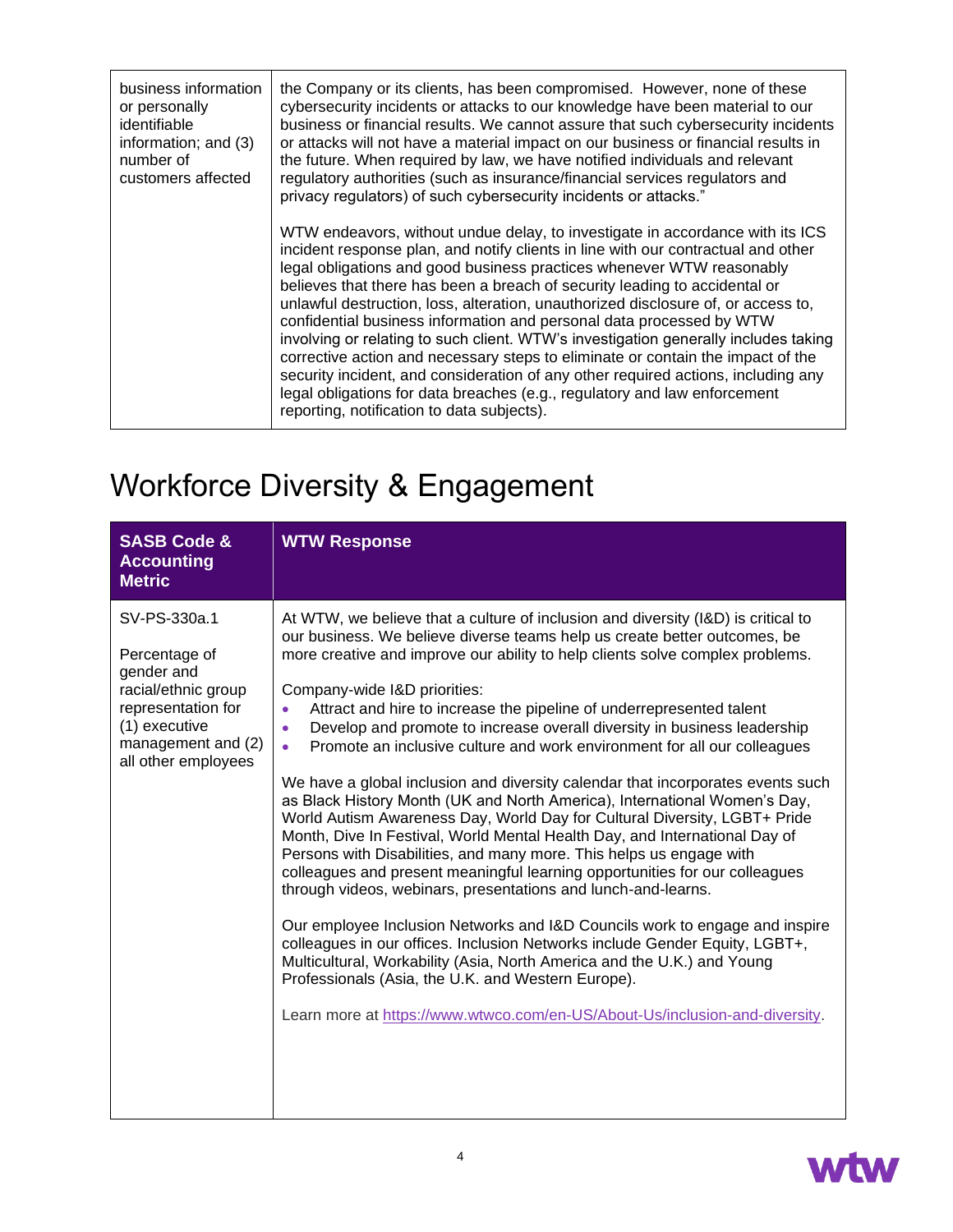|                                                                                     | <b>Gender representation</b><br>Since 2019, we have qualified for the Bloomberg Gender Equality Index, which<br>tracks the financial performance of public companies committed to supporting<br>gender equality through policy development, representation, and transparency.                                                                                                                                                                                                                                                                                                                                                                                                                                                                                                                                                                                                     |                          |                                      |
|-------------------------------------------------------------------------------------|-----------------------------------------------------------------------------------------------------------------------------------------------------------------------------------------------------------------------------------------------------------------------------------------------------------------------------------------------------------------------------------------------------------------------------------------------------------------------------------------------------------------------------------------------------------------------------------------------------------------------------------------------------------------------------------------------------------------------------------------------------------------------------------------------------------------------------------------------------------------------------------|--------------------------|--------------------------------------|
|                                                                                     |                                                                                                                                                                                                                                                                                                                                                                                                                                                                                                                                                                                                                                                                                                                                                                                                                                                                                   |                          |                                      |
|                                                                                     | At December 31, 2021, we had the following global female representation, and<br>in the U.S. where we have the most complete data, we had the following ethnic<br>and racial diversity representation:                                                                                                                                                                                                                                                                                                                                                                                                                                                                                                                                                                                                                                                                             |                          |                                      |
|                                                                                     | <b>Colleague Group</b>                                                                                                                                                                                                                                                                                                                                                                                                                                                                                                                                                                                                                                                                                                                                                                                                                                                            | All<br><b>Colleagues</b> | Senior<br>Leadership <sup>(ii)</sup> |
|                                                                                     | Female (global)                                                                                                                                                                                                                                                                                                                                                                                                                                                                                                                                                                                                                                                                                                                                                                                                                                                                   | 54.9%                    | 30.8%                                |
|                                                                                     | Ethnic and racial diversity (U.S. only)                                                                                                                                                                                                                                                                                                                                                                                                                                                                                                                                                                                                                                                                                                                                                                                                                                           |                          |                                      |
|                                                                                     | Asian                                                                                                                                                                                                                                                                                                                                                                                                                                                                                                                                                                                                                                                                                                                                                                                                                                                                             | 7.1%                     | 4.5%                                 |
|                                                                                     | <b>Black</b>                                                                                                                                                                                                                                                                                                                                                                                                                                                                                                                                                                                                                                                                                                                                                                                                                                                                      | 10.4%                    | 1.3%                                 |
|                                                                                     | Hispanic                                                                                                                                                                                                                                                                                                                                                                                                                                                                                                                                                                                                                                                                                                                                                                                                                                                                          | 6.0%                     | 1.6%                                 |
|                                                                                     | Other non-white (i)                                                                                                                                                                                                                                                                                                                                                                                                                                                                                                                                                                                                                                                                                                                                                                                                                                                               | 2.3%                     | 0.6%                                 |
|                                                                                     | Total                                                                                                                                                                                                                                                                                                                                                                                                                                                                                                                                                                                                                                                                                                                                                                                                                                                                             | 25.8%                    | 8.0%                                 |
|                                                                                     | 1. Other non-white includes American Indian, Native Hawaiian or other Pacific Islander, and two or more races.<br>2. Senior leadership represents about 5% of our colleagues and includes those with titles of Managing and Senior<br>Directors.                                                                                                                                                                                                                                                                                                                                                                                                                                                                                                                                                                                                                                  |                          |                                      |
| SV-PS-330a.2<br>(1) Voluntary and (2)<br>involuntary turnover<br>rate for employees | Our voluntary turnover rate for the annual period ended December 31, 2021 was<br>15.2%. It varies by business and geography and level of seniority. We do not<br>collect the involuntary turnover rate.                                                                                                                                                                                                                                                                                                                                                                                                                                                                                                                                                                                                                                                                           |                          |                                      |
| SV-PS-330a.3<br>Employee<br>engagement as a<br>percentage of total<br>employees     | We utilized our Employee Insights* business to conduct the following WTW<br>colleague engagement survey available in multiple languages.<br>An All Colleague Pulse Survey was conducted in 2021. This survey<br>$\bullet$<br>provided an opportunity for our colleagues to share their views on a variety<br>of workplace topics, tell us what's important to them and help make our<br>company an even better place to work.<br>The survey was designed for actionable insight on the aspects of colleague<br>$\bullet$<br>experience and engagement shown to predict strong business<br>performance. Our survey response rate was 61% and we received 38,721<br>write-in comments on suggestions to improve the colleague experience,<br>and how to build connections in a hybrid work environment.<br>* The WTW Employee Insights business administers secure and confidential |                          |                                      |
|                                                                                     | employee survey systems for thousands of organizations worldwide.                                                                                                                                                                                                                                                                                                                                                                                                                                                                                                                                                                                                                                                                                                                                                                                                                 |                          |                                      |

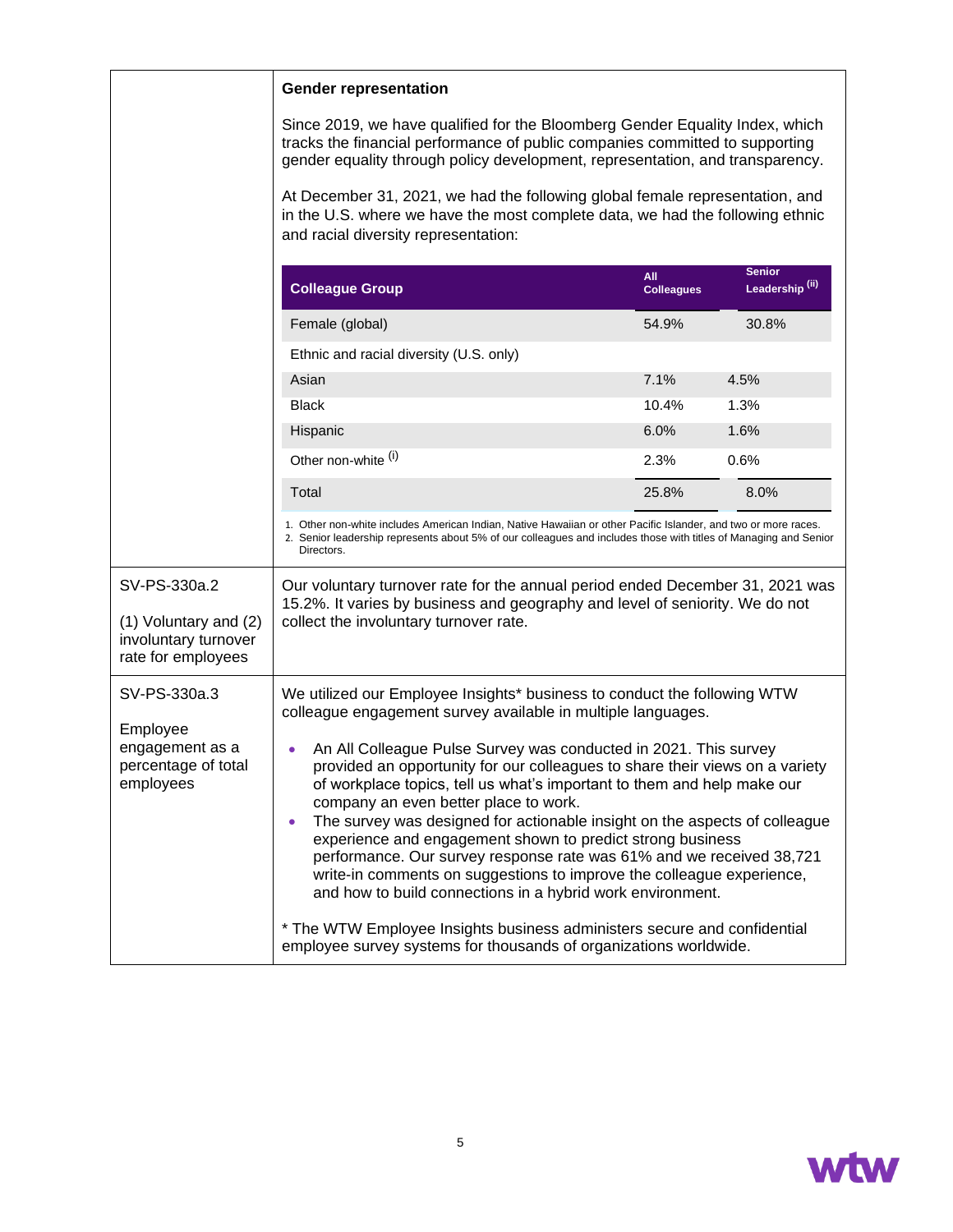# Professional Integrity

| <b>SASB Code &amp;</b><br><b>Accounting</b><br><b>Metric</b>        | <b>WTW Response</b>                                                                                                                                                                                                                                                                                                                                                                                                                                                                                                                                                                                                                                                                                                                                                                                                                                                                                                                                                                                                                                                                                                                                                                                                                                                                                                                                                                                                                                                                                                                                                                                                                                                                                                                                                                                                                                                                                                                                                                                                                                                                                                                                                                                                                                                                 |  |  |
|---------------------------------------------------------------------|-------------------------------------------------------------------------------------------------------------------------------------------------------------------------------------------------------------------------------------------------------------------------------------------------------------------------------------------------------------------------------------------------------------------------------------------------------------------------------------------------------------------------------------------------------------------------------------------------------------------------------------------------------------------------------------------------------------------------------------------------------------------------------------------------------------------------------------------------------------------------------------------------------------------------------------------------------------------------------------------------------------------------------------------------------------------------------------------------------------------------------------------------------------------------------------------------------------------------------------------------------------------------------------------------------------------------------------------------------------------------------------------------------------------------------------------------------------------------------------------------------------------------------------------------------------------------------------------------------------------------------------------------------------------------------------------------------------------------------------------------------------------------------------------------------------------------------------------------------------------------------------------------------------------------------------------------------------------------------------------------------------------------------------------------------------------------------------------------------------------------------------------------------------------------------------------------------------------------------------------------------------------------------------|--|--|
| SV-PS-510a.1                                                        | <b>Code of Conduct</b>                                                                                                                                                                                                                                                                                                                                                                                                                                                                                                                                                                                                                                                                                                                                                                                                                                                                                                                                                                                                                                                                                                                                                                                                                                                                                                                                                                                                                                                                                                                                                                                                                                                                                                                                                                                                                                                                                                                                                                                                                                                                                                                                                                                                                                                              |  |  |
| Description of<br>approach to<br>ensuring<br>professional integrity | WTW's Code of Conduct is an important guide to how, as a matter of policy, we<br>seek to do business as WTW. It details the behaviors that all colleagues are<br>expected to model. By following the provisions of our Code of Conduct, we<br>demonstrate to our clients, colleagues, shareholders and communities that we<br>take pride in doing business with our values as the foundation. As set forth in our<br>Code of Conduct, the key values we have identified as WTW include client<br>focus, teamwork, integrity, respect and excellence.                                                                                                                                                                                                                                                                                                                                                                                                                                                                                                                                                                                                                                                                                                                                                                                                                                                                                                                                                                                                                                                                                                                                                                                                                                                                                                                                                                                                                                                                                                                                                                                                                                                                                                                                |  |  |
|                                                                     | Each year, we launch a mandatory global training campaign to all colleagues<br>and require them to certify that they have read, understood and agree to abide<br>by the provisions of the Code of Conduct. Our Code of Conduct is available on<br>our website under "Investor Relations - Corporate Governance - Highlights" at<br>https://investors.wtwco.com/.                                                                                                                                                                                                                                                                                                                                                                                                                                                                                                                                                                                                                                                                                                                                                                                                                                                                                                                                                                                                                                                                                                                                                                                                                                                                                                                                                                                                                                                                                                                                                                                                                                                                                                                                                                                                                                                                                                                    |  |  |
|                                                                     | <b>Financial Crime Policies</b>                                                                                                                                                                                                                                                                                                                                                                                                                                                                                                                                                                                                                                                                                                                                                                                                                                                                                                                                                                                                                                                                                                                                                                                                                                                                                                                                                                                                                                                                                                                                                                                                                                                                                                                                                                                                                                                                                                                                                                                                                                                                                                                                                                                                                                                     |  |  |
|                                                                     | Below are descriptions of some of WTW's key policies or procedures relating to<br>financial crime. Mandatory global training for all of these policies is launched<br>every two years and local training may be given more frequently.<br>Anti-Bribery & Corruption Policy: WTW's policy is to conduct business<br>with honesty, integrity and fairness, and without the use of bribery or<br>corrupt practices. This policy explains to colleagues the different types of<br>bribery and corruption risk they might face when conducting WTW<br>business. It also explains red flags, what colleagues should do, and to<br>whom they should speak, if they face a bribery and corruption risk.<br>Anti-Money Laundering & Counter-Terrorist Financing Policy and<br>$\bullet$<br>Procedures: This policy and procedures explain to colleagues how WTW<br>seeks to manage anti-money laundering and counter-terrorist financing<br>risk, in addition to what colleagues should do to manage high-risk<br>relationships and how to identify and report suspicious or unusual activity.<br>Gifts, Entertainment & Hospitality Procedures: Offering or accepting<br>$\bullet$<br>gifts, entertainment and hospitality can pose a bribery and corruption risk.<br>These procedures explain to colleagues how they should assess the<br>appropriateness of gifts, entertainment or hospitality, and what colleagues<br>must do if they believe that the gift, entertainment or hospitality they intend<br>to offer or accept requires approval from the WTW Compliance team.<br>Sanctions and Export Control Policy and Procedures: WTW's policy is<br>$\bullet$<br>to comply with applicable sanctions and export and trade control laws and<br>regulations. This policy and procedures explain to colleagues how to<br>identify if there is a touchpoint to a sanctioned country or controlled goods<br>in the activity they are seeking to perform, and what colleagues should do if<br>they identify a touchpoint.<br>Third Party Approval Procedures: The Third-Party Approval Procedures<br>$\bullet$<br>set out the steps colleagues must follow to comply with the WTW Anti-<br>Bribery & Corruption Policy and avoid bribery and corruption when working<br>with Third Parties. |  |  |

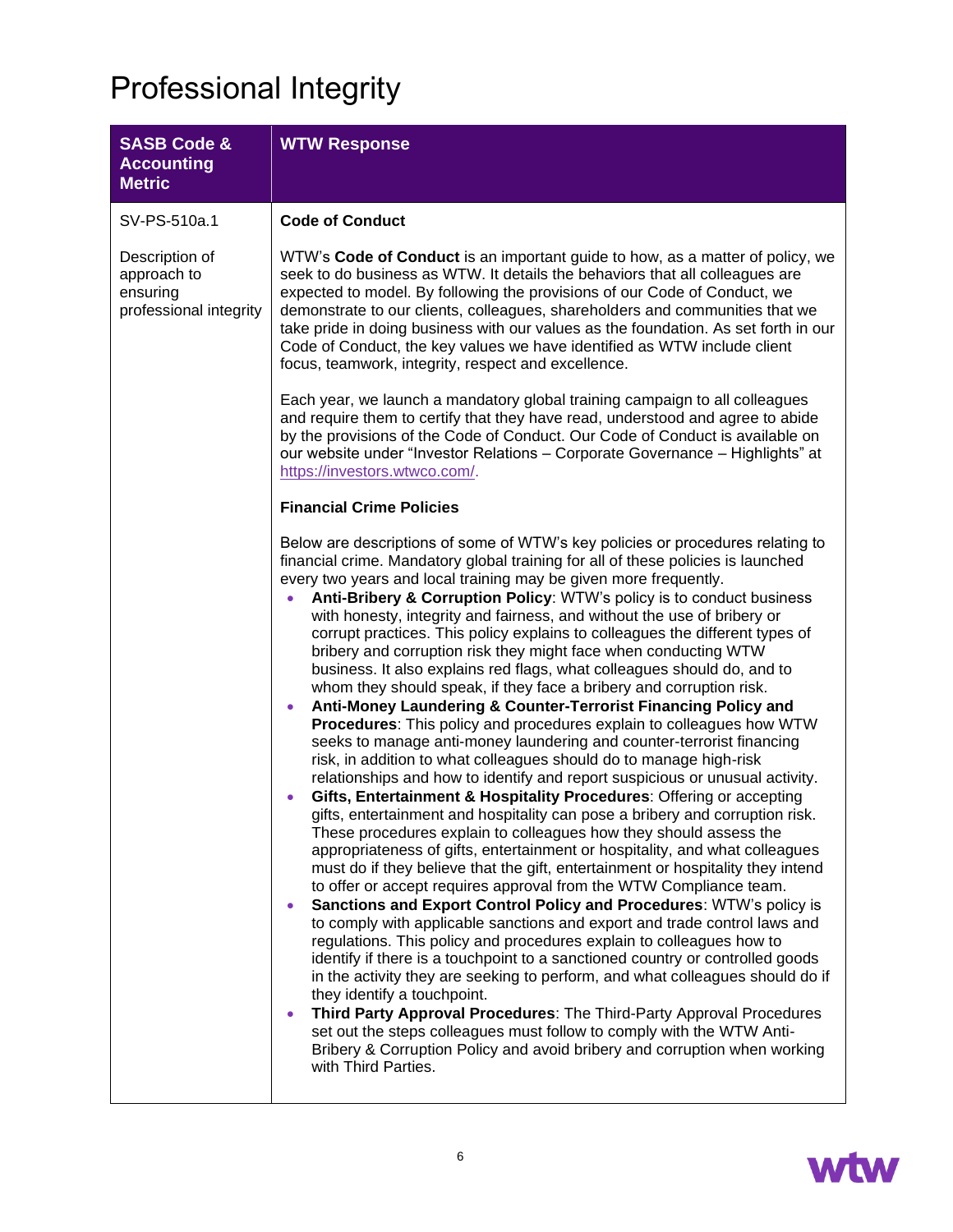|                                                                                                                                        | <b>Additional Policies relating to Professional Integrity</b>                                                                                                                                                                                                                                                                                                                                                                                                                                                                                                                                                                                                                                                                                                                                                                                                                                                                                                                                                                                                                                                                                                                                                                                                                                                                                                                                                                                                                                                                                                                                                                                                                                                                                                                                                                                                                                                                                                                                                                                                                                                                                                                                                                                                                                                                                                                                                                                                                                                                                                                                                                                                          |  |
|----------------------------------------------------------------------------------------------------------------------------------------|------------------------------------------------------------------------------------------------------------------------------------------------------------------------------------------------------------------------------------------------------------------------------------------------------------------------------------------------------------------------------------------------------------------------------------------------------------------------------------------------------------------------------------------------------------------------------------------------------------------------------------------------------------------------------------------------------------------------------------------------------------------------------------------------------------------------------------------------------------------------------------------------------------------------------------------------------------------------------------------------------------------------------------------------------------------------------------------------------------------------------------------------------------------------------------------------------------------------------------------------------------------------------------------------------------------------------------------------------------------------------------------------------------------------------------------------------------------------------------------------------------------------------------------------------------------------------------------------------------------------------------------------------------------------------------------------------------------------------------------------------------------------------------------------------------------------------------------------------------------------------------------------------------------------------------------------------------------------------------------------------------------------------------------------------------------------------------------------------------------------------------------------------------------------------------------------------------------------------------------------------------------------------------------------------------------------------------------------------------------------------------------------------------------------------------------------------------------------------------------------------------------------------------------------------------------------------------------------------------------------------------------------------------------------|--|
|                                                                                                                                        | Conflicts of Interest Policy: As a global organization, WTW faces actual<br>and potential conflicts of interest on a regular basis. It is WTW policy to<br>maintain and operate effective organizational and administrative<br>arrangements to identify and manage these conflicts of interest. Our<br>Conflicts of Interest Policy and associated documents provides all<br>colleagues with guidance on how to identify, manage and resolve conflicts<br>in general.<br>Whistleblowing Policy: At WTW, we encourage colleagues who have<br>concerns about conduct or behavior that does not meet our standards to<br>speak up without fear of retaliation. We view raising concerns as a positive<br>act reinforcing a culture of excellence, consistent with our Code of Conduct.<br>Concerns can be raised confidentially via the WTW Hotline and online<br>options or can be raised directly to a manager or any appropriate corporate<br>department (i.e., Legal, Compliance, Risk, Internal Audit, Finance, Human<br>Resources, Excellence). WTW's policy is to review, respond to and resolve<br>all reports, whether made via the Hotline or otherwise. This subject is<br>covered in the annual Code of Conduct training.<br>Global Privacy Policy: In our work, we have access to and handle<br>personal information, such as names, addresses, dates of birth and other<br>identifying data. This data is critical to our business operations, and our<br>clients and colleagues depend on us to protect it. Everyone at WTW is<br>responsible under data privacy laws and client contracts to handle personal<br>information in compliance with these obligations. The Global Privacy Policy<br>establishes the principles that WTW colleagues are expected to follow<br>when handing Personal Information received from customers, clients,<br>vendors or colleagues. Mandatory annual Global data privacy training is<br>combined with Information Security training.<br>Records Management Policy: A global Records Management<br>Policy, Records Retention Schedule and associated standards, procedures<br>and guidelines form the foundation of Records Management governance<br>within WTW. The intent of the policy is to provide a practical and defensible<br>method for retaining information of value and disposing of information that<br>no longer serves a business purpose and has met retention and legal hold<br>requirements. Records are a critical asset that enable WTW to serve its<br>clients, make informed business decisions and meet its legal obligations.<br>This subject is covered in the annual Code of Conduct training. |  |
| SV-PS-510a.2<br>Total amount of<br>monetary losses as<br>a result of legal<br>proceedings<br>associated with<br>professional integrity | We disclose, if estimable, the amount of reasonably possible monetary losses as<br>a result of legal proceedings, if material, in the "Commitments and<br>Contingencies" section in our Annual Report on Form 10-K and in our Quarterly<br>Reports on Form 10-Q.                                                                                                                                                                                                                                                                                                                                                                                                                                                                                                                                                                                                                                                                                                                                                                                                                                                                                                                                                                                                                                                                                                                                                                                                                                                                                                                                                                                                                                                                                                                                                                                                                                                                                                                                                                                                                                                                                                                                                                                                                                                                                                                                                                                                                                                                                                                                                                                                       |  |
|                                                                                                                                        | Please note that you should review "Risk Factors" in our most recent Annual<br>Report on Form 10-K and in our Quarterly Reports on Form 10-Q for a<br>description of applicable risks, including the risks of non-compliance with law or<br>company policy.                                                                                                                                                                                                                                                                                                                                                                                                                                                                                                                                                                                                                                                                                                                                                                                                                                                                                                                                                                                                                                                                                                                                                                                                                                                                                                                                                                                                                                                                                                                                                                                                                                                                                                                                                                                                                                                                                                                                                                                                                                                                                                                                                                                                                                                                                                                                                                                                            |  |
|                                                                                                                                        | These materials can be found in the Investor Relations section of our website at<br>wtwco.com at https://investors.wtwco.com/                                                                                                                                                                                                                                                                                                                                                                                                                                                                                                                                                                                                                                                                                                                                                                                                                                                                                                                                                                                                                                                                                                                                                                                                                                                                                                                                                                                                                                                                                                                                                                                                                                                                                                                                                                                                                                                                                                                                                                                                                                                                                                                                                                                                                                                                                                                                                                                                                                                                                                                                          |  |

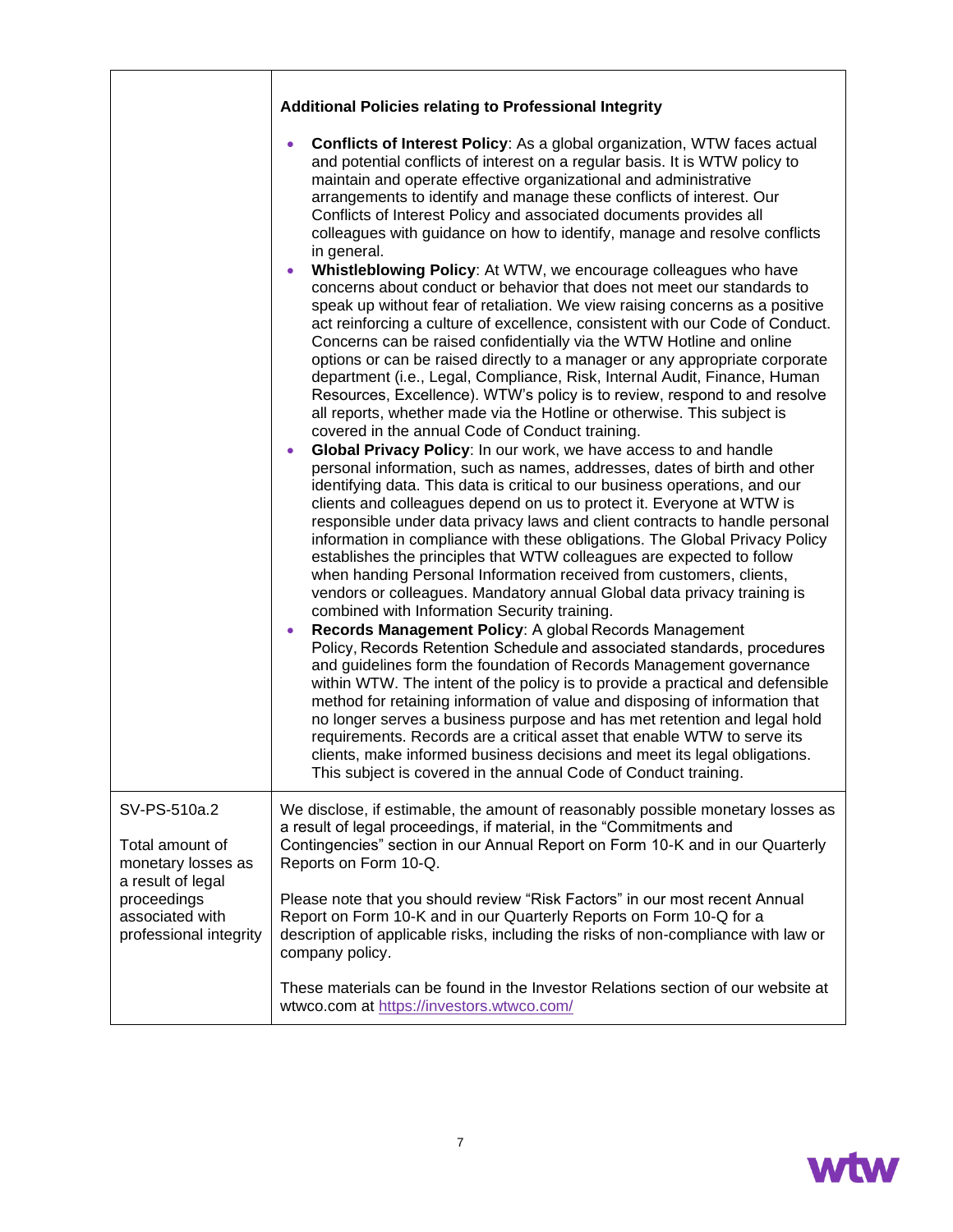### Activity Metrics

| <b>SASB Code &amp;</b><br><b>Accounting</b><br><b>Metric</b>                                                            | <b>WTW Response</b>                                                                            |                |
|-------------------------------------------------------------------------------------------------------------------------|------------------------------------------------------------------------------------------------|----------------|
| SV-PS-000.A<br>Number of<br>employees by type:<br>(1) full-time and<br>part-time; (2)<br>temporary; and (3)<br>contract | <b>Employees by type</b>                                                                       | <b>CY 2021</b> |
|                                                                                                                         | Permanent full-time headcount                                                                  | 41,761         |
|                                                                                                                         | Permanent part-time headcount                                                                  | 1,856          |
|                                                                                                                         | Temporary headcount                                                                            | 603            |
|                                                                                                                         | Contract headcount                                                                             | Not Reported   |
|                                                                                                                         | Contract headcount excluded due to inconsistent use of this classification<br>globally.        |                |
| SV-PS-000.B                                                                                                             | Not meaningful because only a subset of our consultancy business works on a<br>billable basis. |                |
| Employee hours<br>worked, percentage<br>billable                                                                        |                                                                                                |                |

*Please note the following Legal Disclaimer. As noted in the Disclaimer and our public filings with the U.S. Securities and Exchange Commission, we face numerous risks that could cause results to differ.*

#### Legal Disclaimer

Many of the targets, goals, impacts policies, and programs described in this report are aspirational, and as such, no guarantees or promises are made that these goals and projects will be met or successfully executed.

In this report we may use certain terms that the Sustainability Accounting Standards Board or others refer to as "material" to reflect the issues or priorities of the company and its stakeholders. Used in this context however, these terms are distinct from, and should not be confused with, the terms "material" and "materiality" as defined by, or construed in accordance with, securities or other laws and regulations. Accordingly, issues or priorities considered material for purposes of this report may not be considered material in the context of our financial statements, reporting with the U.S. Securities and Exchange Commission ("SEC"), or our other public statements.

This report includes certain non-financial data and information which is subject to measurement uncertainties resulting from limitations inherent in the nature and the methods used for determining such data. The selection of different but acceptable measurement techniques can result in materially different measurements. The precision of different measurement techniques may also vary.

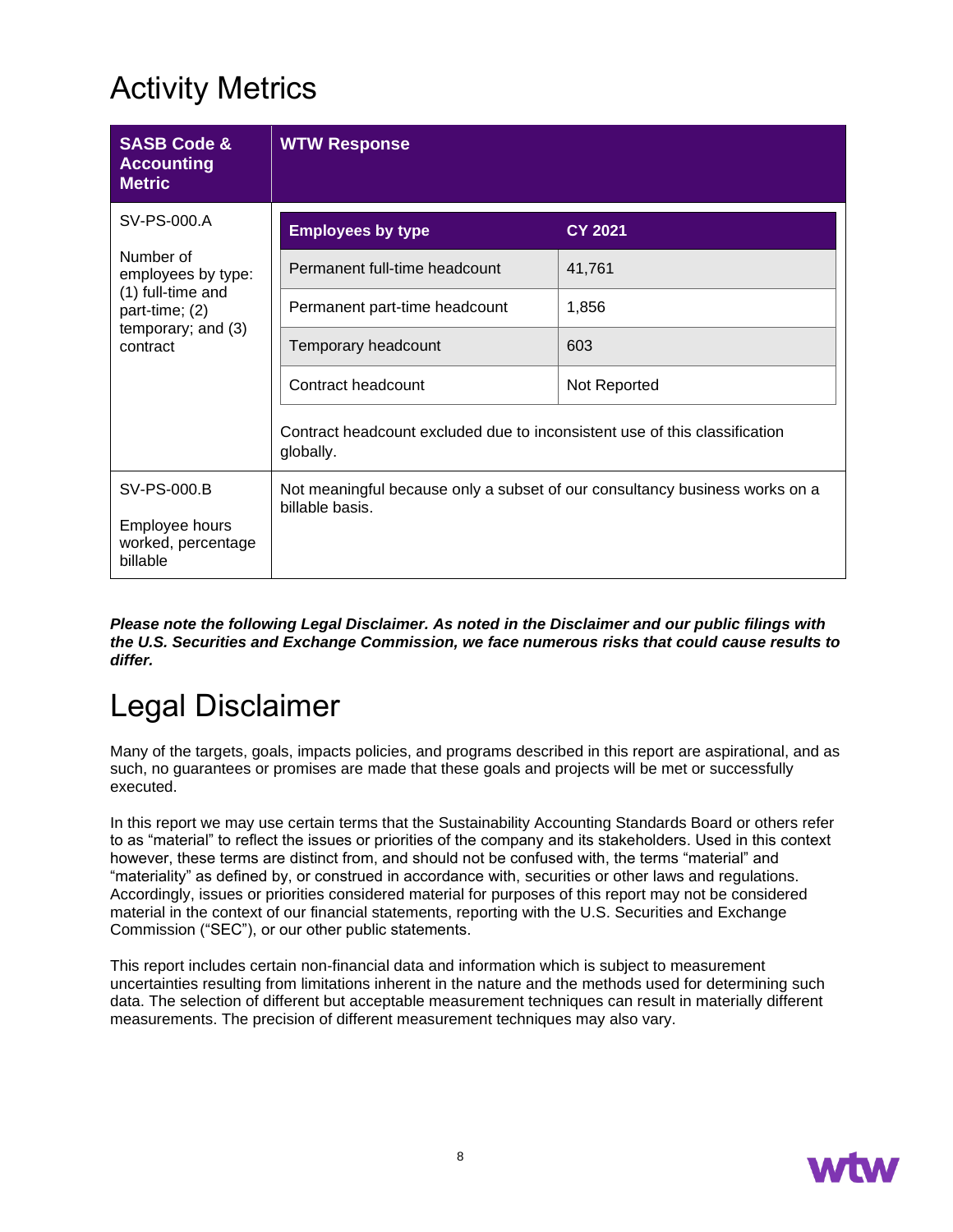#### **Disclaimer Regarding Forward-Looking Statements**

We have included in this document 'forward-looking statements' within the meaning of Section 27A of the Securities Act of 1933, and Section 21E of the Securities Exchange Act of 1934, which are intended to be covered by the safe harbors created by those laws. These forward-looking statements include information about possible or assumed future results of our operations. All statements, other than statements of historical facts, that address activities, events or developments that we expect or anticipate may occur in the future, including such things as our outlook, metrics and targets, the impact of the global pandemic on our business, future capital expenditures, ongoing working capital efforts, future share repurchases, financial results (including our revenue, costs or margins), the impact of changes to tax laws on our financial results, existing and evolving business strategies and acquisitions and dispositions, including the sale of Willis Re to Arthur J. Gallagher & Co. ('Gallagher'), demand for our services and competitive strengths, goals, the benefits of new initiatives, growth of our business and operations, our ability to successfully manage ongoing leadership, organizational and technology changes, including investments in improving systems and processes, our ability to implement and realize anticipated benefits of any costsavings initiatives including the multi-year operational Transformation program, and plans and references to future successes, including our future financial and operating results, plans, objectives, expectations and intentions are forward-looking statements. Also, when we use words such as 'may,' 'will,' 'would,' 'anticipate,' 'believe,' 'estimate,' 'expect,' 'intend,' 'plan,' 'continues,' 'seek,' 'target,' 'focus,' 'probably,' or similar expressions, we are making forward-looking statements. Such statements are based upon the current beliefs and expectations of the Company's management and are subject to significant risks and uncertainties. Actual results may differ from those set forth in the forward-looking statements. All forwardlooking disclosure is speculative by its nature.

A number of risks and uncertainties that could cause actual results to differ materially from the results reflected in these forward-looking statements are identified under Risk Factors in Item 1A of our Annual Report on Form 10-K and in our subsequent filings. Copies are available online at [www.sec.gov](file://///wwc/detroit/data01/Conf/Byrnes%20-%20TW%20Data/WTW-2022/www.sec.gov) or [www.wtwco.com.](file://///wwc/detroit/data01/Conf/Byrnes%20-%20TW%20Data/WTW-2022/www.wtwco.com) The risk factors described in our filings are not the only risks and uncertainties that we face. Additional risks and uncertainties that are presently unknown to us could also impair our business operations, financial condition or results.

Although we believe that the assumptions underlying our forward-looking statements are reasonable, any of these assumptions, and therefore also the forward-looking statements based on these assumptions, could themselves prove to be inaccurate. Given the significant uncertainties inherent in the forwardlooking statements, our inclusion of this information is not a representation or guarantee by us that our objectives and plans will be achieved.

Our forward-looking statements speak only as of the date made and we will not update these forwardlooking statements unless the securities laws require us to do so. In light of these risks, uncertainties and assumptions, the forward-looking events discussed in this document may not occur, and we caution you against unduly relying on these forward-looking statements.

#### **Policy Statements Contained in Sustainability Accounting Standards Board (SASB) Disclosure**

The SASB disclosure attached to this Legal Disclaimer contain numerous statements of general policies. It is possible that specific circumstances in our global operations may differ from those described in our policy statements.